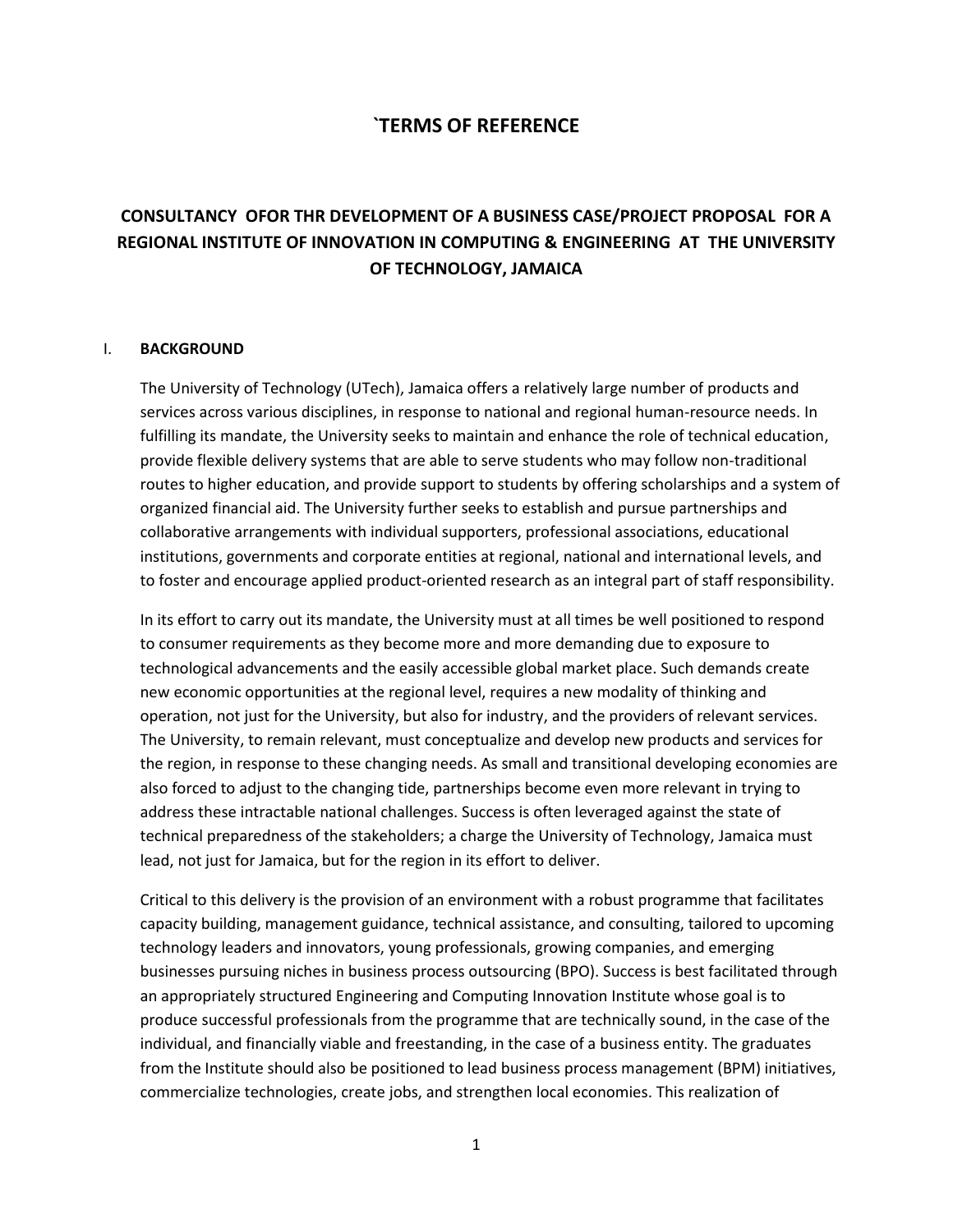necessity requires administrative, laboratory support and office space that at this time does not exist. The primary focus of this consultancy therefore is to develop a project proposal to be considered by the Government of Jamaica, for funding.

Investment projects seeking support from the Government of Jamaica are all required to be reviewed by the Public Investment Management Secretariat (PIMSEC) and submitted to the Public Investment Management Committee (PIMC) for consideration. To this end, the Ministry of Education, Youth and Information is seeking to develop a project proposal to be presented to the PIMC for consideration.

The foundational aspects and design of this project require considerable research and coordination of technical work and information among stakeholders. PIMSEC will, on UTech's behalf, engage the services of a consultant, to carry out all the necessary activities that will enable the development of a comprehensive proposal, which will reflect the inputs of the key stakeholders, and technical experts, and provide the basis for effective decision making by all parties concerned.

#### II. **OBJECTIVE OF CONSULTANCY ASSIGNMENT**

The primary objective of this exercise is to develop and present a full project proposal /business case in-keeping with the guidelines of the PIMSEC**.** 

- III. **THE DELIVERABLES** Acceptance criteria for deliverables require their completion on time and in accordance with the quality specifications. They are as follows:
	- a) Work plan and methodology within five (5) days of the signing of the contract.
	- b) Bi- eekly progress update .
	- c) A draft project proposal/business case in keeping with PIMSEC guidelines at the end of the seventh week after signing of contract.
	- d) Final Proposal/Business Case, within ten (10) weeks of the signing of the contract.
	- e) Completed PIMSEC project proposal template within eleven (11) week of the signing of the contract.
- IV. **SCOPE OF WORK** The Consultant will inter alia execute the following activities:
	- a) Prepare methodology and work plan for the consultancy assignment.
	- b) Identify the project baseline in terms of current GOJ policies, regulations, and technical standards to be met, as well as the relevant projects/initiatives currently being implemented if any, and the stakeholders that are relevant to the project.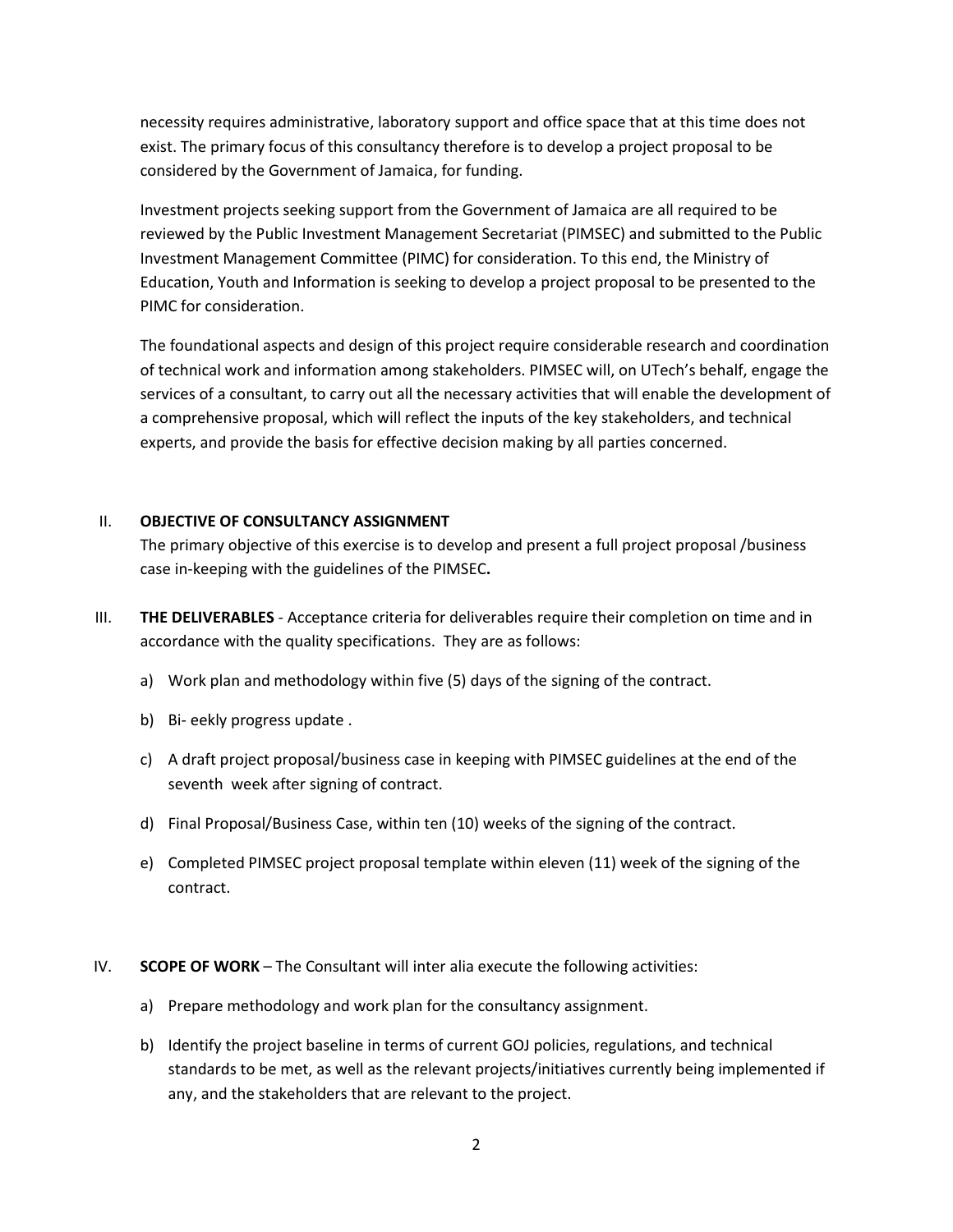- c) Identify key stakeholders and conduct stakeholder meetings / consultations and incorporate their inputs in the design and appraisal of the project;
- d) Conduct research and review of global best practices, and regulatory norms & standards, to aid in establishing of benchmarks for the design, management & operation of the innovation centre.
- e) Outline Project scope i.e. whether the project will seek to meet only current business need; or whether it will seek to meet medium or long term needs; as well as a description of the main components of the project.
- f) Project Demand: Outline the demand for the proposed project outputs/services: who will be the users of the product/services, the expected number of users and pricing; Outline the promotional strategy to be adopted
- g) Define the critical Success factors for the innovation centre  $-$  i.e. the factors that will be used to judge project options to be considered and to determine successful project delivery.
- h) Option analysis: Identify the various approaches to addressing the problem identified ; conduct initial analysis of these options and propose the most feasible options with justification
- i) Conduct a comprehensive risk assessment. This includes the identification and description of **significant risks**, determining the likelihood of occurrence, and how they will be managed. Risks may include business, political, technical and climate change.
- j) Conduct a detailed cost/benefit analysis and sensitivity analyses of the options under consideration, to determine the preferred solution for implementation;
- k) Finalize project design, and prepare project financing plan and cash flow projections, reflecting source and amount of financing & revenue inflows and capital & operating cost outflows.
- l) Outline the proposed project implementation, management and service delivery arrangements, specialist personnel requirements, governance structure and recommended procurement modalities.
- m) Prepare and present a project monitoring and evaluation framework that can be integrated with a balanced scorecard performance management interface;
- n) Present a draft proposal to the Oversight Committee for review, suggest recommendations to improve the likelihood of success during project implementation; and prepare and submit weekly updates to the Committee on commencement of the contract;
- o) Prepare final draft of the full project proposal as well as a completed PIMSEC project proposal template.
- p) In collaboration with the PIMSEC and UTech, consider the "lessons learnt" and "best practices" from the consultancy exercise.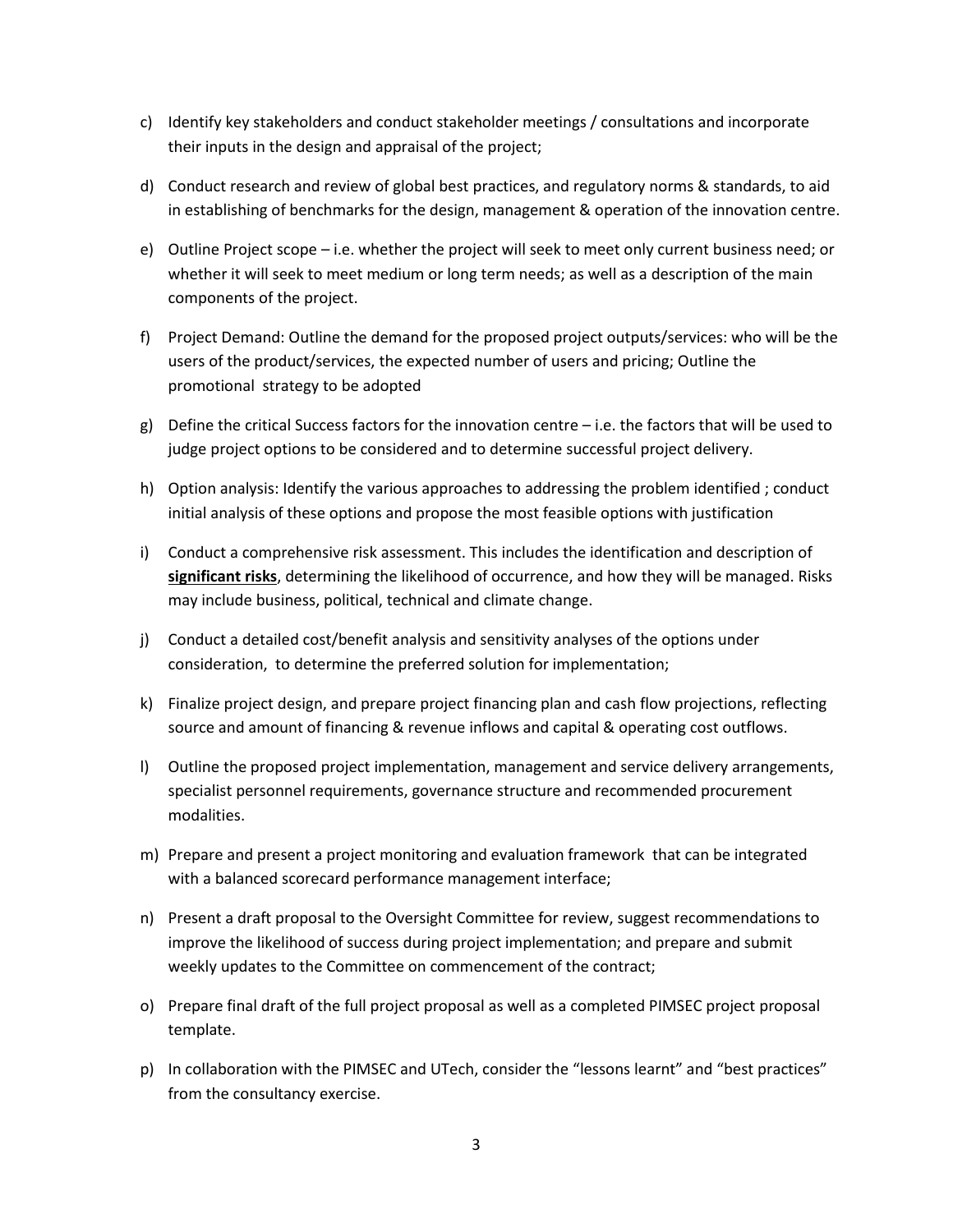V. **QUALIFICATIONS OF THE CONSULTANT** – the consultant is required to have the following at a minimum:

**Education**: Master of Science Degree in the Social Sciences, Education, Engineering, or the equivalent in any other related field. Training in project planning and appraisal will be a distinct advantage.

### **Experience:**:

- a) A minimum of ten years' experience in the development, and technical, financial, and economic appraisal of development projects
- b) A minimum of five years' experience in the development and appraisal of educational projects
- c) Experience in the design, management or operation of an innovation centre would be a distinct advantage.

## VI. **REPORTING AND SUPERVISION**

The Consultant will operate under the auspices of the UTech and will prepare weekly updates for the Oversight Committee. The Oversight Committee will verify the adequacy of the deliverables prior to sign off by the project sponsor. The Committee will be small in number (not exceeding 5), comprised of senior members of the University of Technology and a representative from the Ministry of Education, Youth, and Information. A senior representative of UTech will chair the committee and shall be responsible for the coordination and monitoring of the implementation of activities under the contract including certifying that the deliverables are satisfactory, as well as receiving and approving invoices for payment. The Consultant will report directly to Dr. Earl Green.

## **VII. PAYMENT TERMS OF THE CONSULTANT**

| <b>No</b> | <b>Deliverables</b>                                                    | <b>Percentage of Contract Price</b> |
|-----------|------------------------------------------------------------------------|-------------------------------------|
|           | Work plan and methodology                                              | 15.0                                |
|           | Final project proposal & completed<br>PIMSEC project proposal template | 85.0                                |
|           | <b>Total</b>                                                           | 100.0                               |